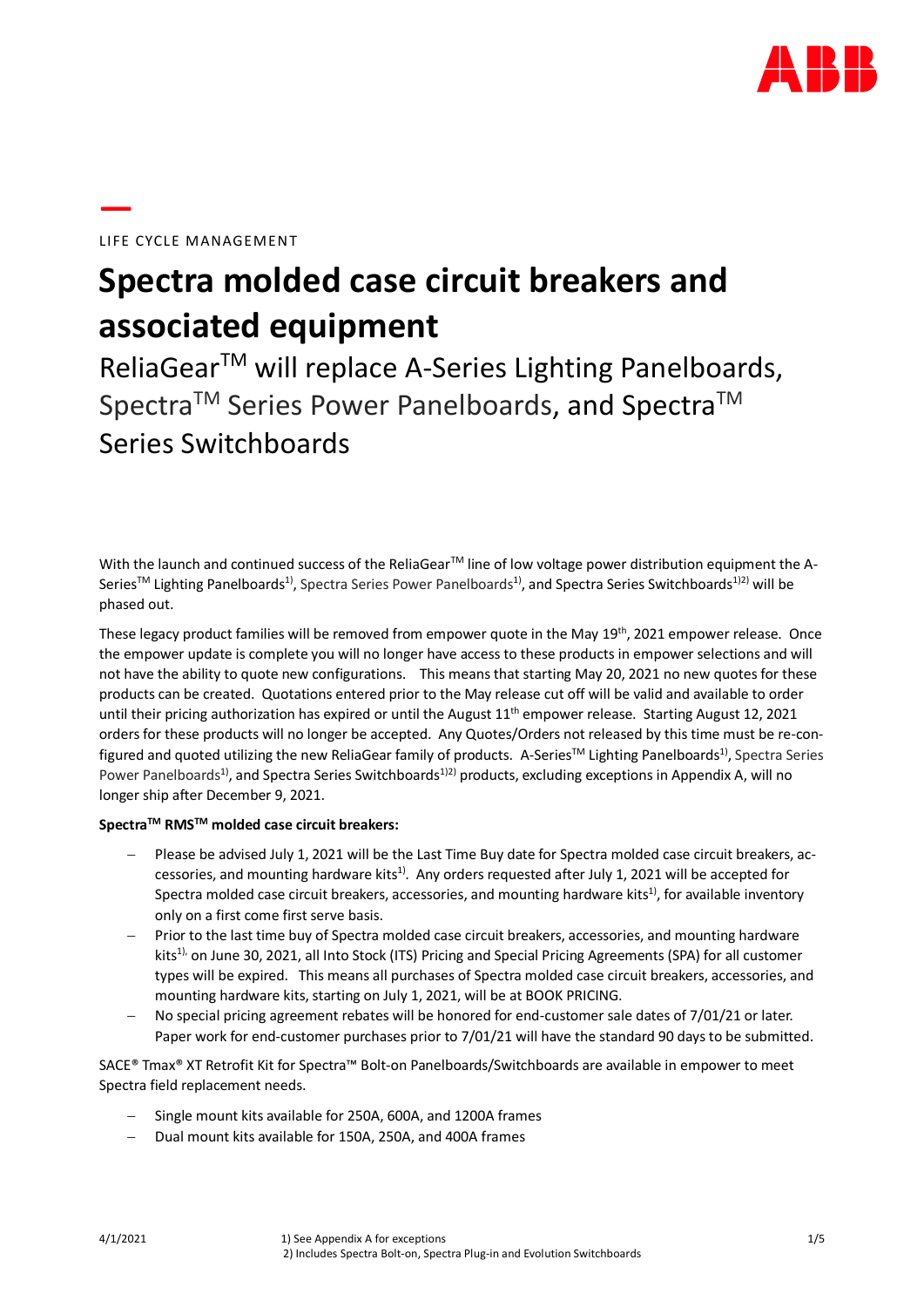#### **May 20, 2021**

- A-Series Lighting Panelboard<sup>1)</sup> will no longer be available in empower quote (no new quotes). Orders can be entered until their pricing authorization has ended.
- Spectra Series Power Panelboard<sup>1)</sup> will no longer be available in empower quote (no new quotes). Orders can be entered until their pricing authorization has ended.
- Spectra Series Switchboard<sup>1)2)</sup> will no longer be available in empower quote (no new quotes). Orders can be entered until their pricing authorization has ended.

#### **June 30, 2021:**

All Into Stock (ITS) Pricing and Special Pricing Agreements (SPA) to all customer types expire

#### **July 1, 2021:**

- All purchases will be at BOOK PRICING
- No special pricing agreement rebates will be honored for end-customer sales starting this date
- Last Time Buy

# **July 2, 2021:**

Only purchase orders for available inventory, on a first come first serve basis, will be accepted

#### **August 12, 2021**

- A-Series Lighting Panelboard<sup>1)</sup> orders will no longer be accepted, quotes/orders not released by this time must be re-configured
- Spectra Series Power Panelboard<sup>1)</sup> orders will no longer be accepted, quotes/orders not released by this time must be re-configured
- Spectra Series Switchboard<sup>1)2)</sup> orders will no longer be accepted, quotes/orders not released by this time must be re-configured

#### **September 30, 2021:**

Special Pricing Agreements (SPAs) rebate paperwork will no longer be processed

#### **December 9, 2021**

- A-Series Lighting Panelboard<sup>1)</sup> will no longer ship
- Spectra Series Power Panelboard<sup>1)</sup> will no longer ship
- Spectra Series Switchboard<sup>1)2)</sup> will no longer ship

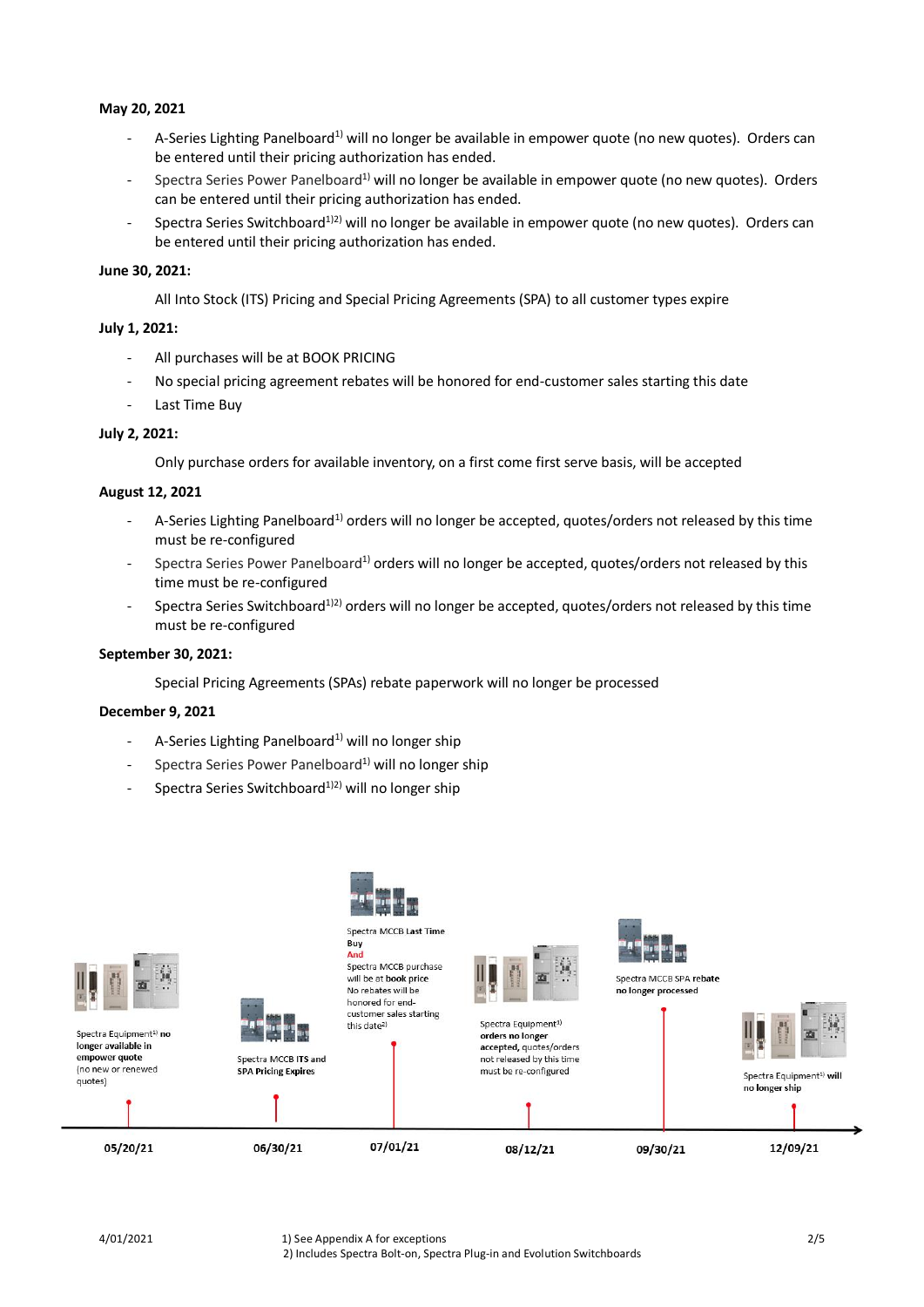#### **Individual Product Life Cycle Announcements:**

- [Spectra RMS MCCB LCM Announcements](https://marketlink.tnb.com/market-link/spectra-rms-molded-case-circuit-breakers/)
- [A-Series Lighting Panelboard LCM Announcement](https://marketlink.tnb.com/market-link/a-series-lighting-panelboards/)
- Lighting [Panel Pro-Stock LCM Announcement](https://marketlink.tnb.com/market-link/a-series-pro-stock-main-breaker-kits-for-lighting-panelboards/)
- [Spectra Power Panelboard LCM Announcement](https://marketlink.tnb.com/market-link/spectra-power-panelboards/)
- [Spectra Switchboard](https://marketlink.tnb.com/market-link/spectra-switchboards/) LCM Announcement

#### [Spectra RMS MCCB Into Stock \(ITS\) Pricing and Special Pricing Agreement \(SPA\) Expiration Announcement](https://marketlink.tnb.com/market-link/into-stock-its-pricing-and-special-pricing-agreement-spa-expiration/)

### **Related Products:**

- [SACE® Tmax® XT molded case circuit breakers](https://electrification.us.abb.com/products/circuit-breakers/tmax-xt)
- [ReliaGear™ Lighting Panelboards](https://electrification.us.abb.com/products/panelboards/reliagear-lighting-panelboards)
- [ReliaGear™ neXT Power Panelboards](https://electrification.us.abb.com/products/panelboards/reliagear-next-power-panels)
- [ReliaGear™ SB switchboard](https://electrification.us.abb.com/products/switchboards/reliagear-sb-switchboard)
- [SACE® Tmax® XT Retrofit Kit for Spectra™ Panelboards/Switchboards](https://electrification.us.abb.com/products/circuit-breakers/tmax-xt-retrofit-kit-spectra-panelboards)
- [ABB Ability™ Energy & Asset Manager](https://electrification.us.abb.com/products/monitoring-control/abb-ability-energy-asset-manager)
- [Enclosed Circuit Breakers](https://electrification.us.abb.com/products/circuit-breakers/enclosed-circuit-breakers)

To learn more about the new line of ABB ReliaGear® smart power distribution products please visit our website at [electrification.us.abb,](https://electrification.us.abb.com/) or talk to your local account manager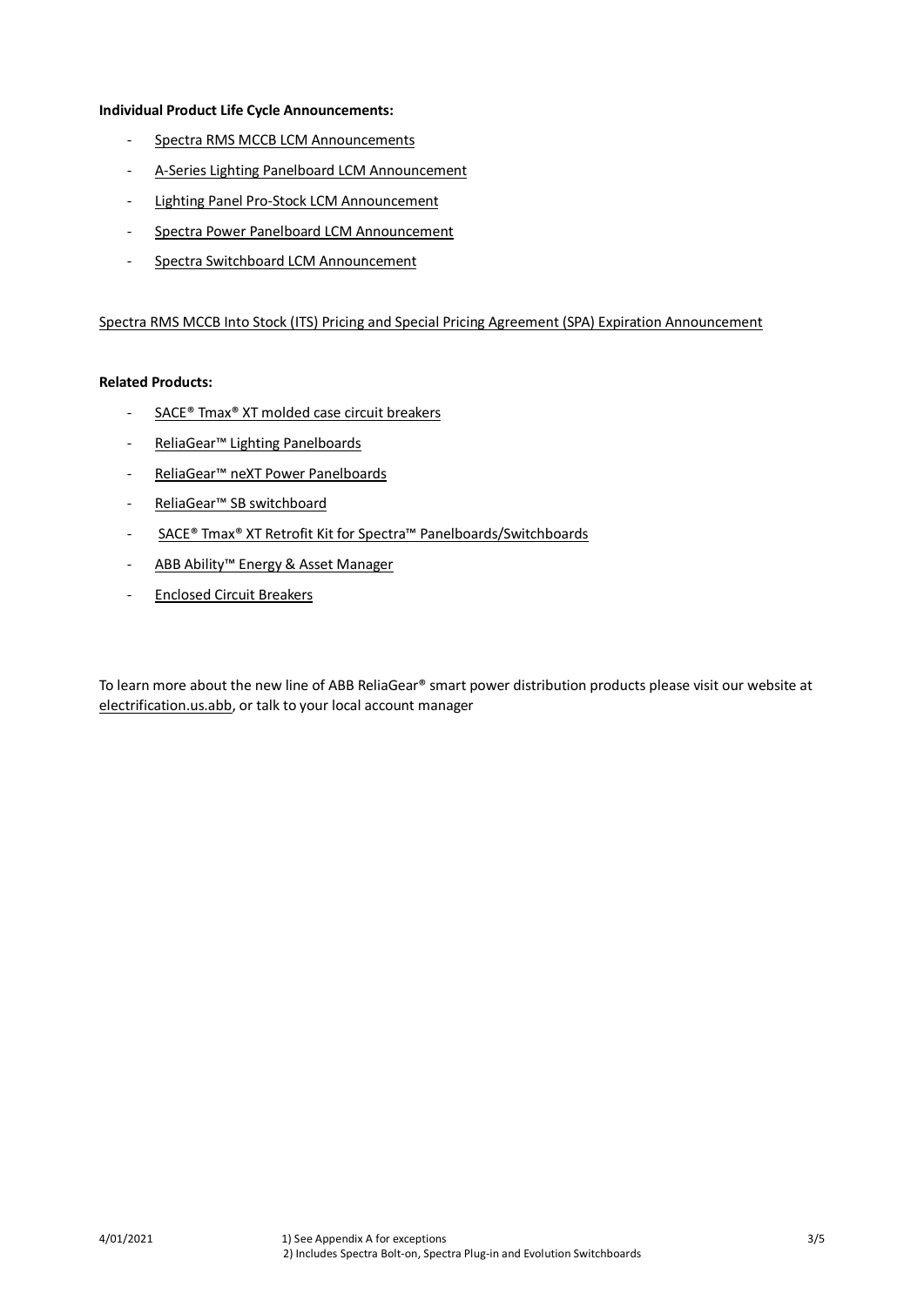# **APPENDIX A: TIMELINE EXCEPTIONS**

The below accessories will continue to be offered past the July 1, 2021 LTB date, for a limited time based on availability to handle open project change requests. Please watch for a separate announcement for more details.

| <b>SKU</b>       | <b>Description</b>               |
|------------------|----------------------------------|
| <b>TCLK365</b>   | LUG KIT (3 POLE) ASM             |
| TCAL81           | LUG, 250-500 MCM CU-AL           |
| TCAL29           | KIT LUG (LINE SIDE)              |
| TCAL28PD3        | SF POWER DISTRIBUTION 3P LUG KIT |
| TCAL18           | SINGLE LUG FOR SPECTRA E         |
| <b>TCAL125</b>   | LUG, (4) 250-500MCM CU-AL        |
| TCAL124          | LUG, 3 HOLE 350-750 MCM (LINE)   |
| SRPE30A15        | SPECTRA E 15A RATING PLUG        |
| <b>SRPE30A20</b> | SPECTRA E 20A RATING PLUG        |
| <b>SRPE30A25</b> | SPECTRA E 25A RATING PLUG        |
| SRPE30A30        | SPECTRA E 30A RATING PLUG        |
| SRPE60A40        | SPECTRA E 40A RATING PLUG        |
| <b>SRPE60A50</b> | SPECTRA E 50A RATING PLUG        |
| <b>SRPE60A60</b> | SPECTRA E 60A RATING PLUG        |
| SRPE100A70       | SPECTRA E 70A RATING PLUG        |
| SRPE100A80       | SPECTRA E 80A RATING PLUG        |
| SRPE100A90       | SPECTRA E 90A RATING PLUG        |
| SRPE100A100      | SPECTRA E 100A RATING PLUG       |
| SRPE150A110      | SPECTRA E 110A RATING PLUG       |
| SRPE150A125      | SPECTRA E 125A RATING PLUG       |
| SRPF250A150      | SPECTRA F 150A RATING PLUG       |
| SRPF250A175      | SPECTRA F 175A RATING PLUG       |
| SRPF250A200      | SPECTRA F 200A RATING PLUG       |
| SRPF250A225      | SPECTRA F 225A RATING PLUG       |
| SRPF250A250      | SPECTRA F 250A RATING PLUG       |
| SRPG400A250      | SPECTRA G 250A RATING PLUG       |
| SRPG400A300      | SPECTRA G 300A RATING PLUG       |
| SRPG400A400      | SPECTRA G 400A RATING PLUG       |
| SRPG600A600      | SPECTRA G 600A RATING PLUG       |
| SRPK800A800      | SPECTRA K 800A RATING PLUG       |
| SRPK1200A1200    | SPECTRA K 1200A RATING PLUG      |